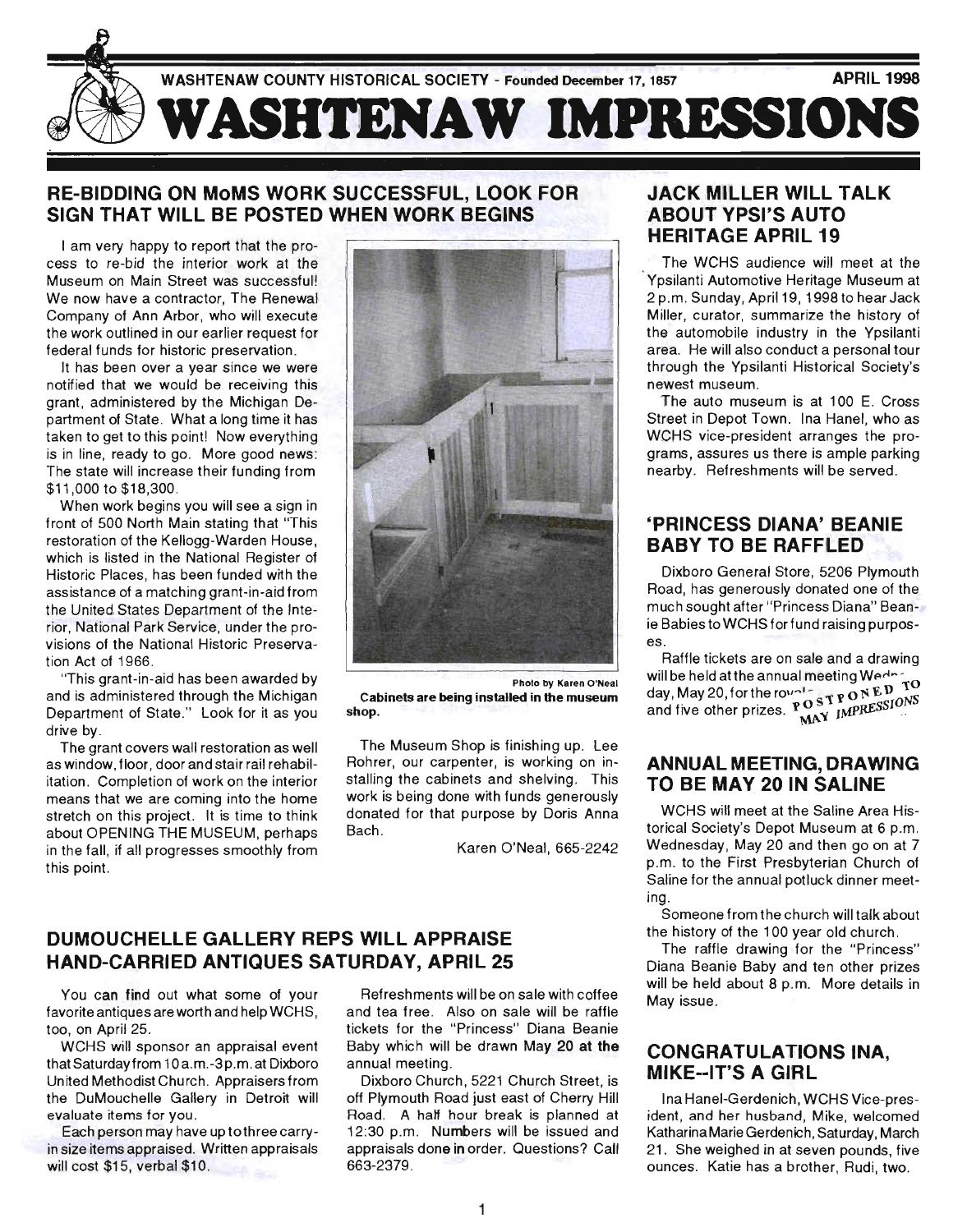# **DEVELOPMENT OF AMERICA1S EARLY MALLS AND COMMERCIALSTRIPS**

By Darin M. Von Stein (He is a 1996 graduate of the preservation program at Eastern Michigan Universfty where he earned a master's degree.)

The 20th century American, suburban landscape is a unique expression of a world invented on the promise of a better future via science, technology, and the creation of a totally new environment, unencumbered by the social ills and mistakes of our forebears.

Developments in modern physics, sociology, psychology, and medicine as well as European artistic theories gave rise to highly abstract, formal, and sometimes impersonal architecture which comprises the American commercial and suburban landscape of this century.

#### Main Street and Middle America:

Priortothe explosion of suburban development during this century, small towns existed as communities clustered around commercial districts, churches and schools. For many historians this came to be known as Main Street of Middle America.

Created during the canal and early railroad age, these towns evolved with their focus upon a street, lined with three and four-story red brick business blocks, whose rather ornate fenestration and cornices revealed their 19th century origins.

Above the storefronts and awnings were the offices of lawyers, doctors, and dentists, and above those meeting rooms of the various fraternal orders.

Main Street's basic order was linear, often running east to west, a business thoroughfare aligned with the axis of national development. It was "middle" in many connotations: location--between the frontier of the west and the cosmopolitan sea ports to the east; economy--a commercial center surrounded by agriculture and augmented by local industry to form a balanced diversity; social class and structure--no great extremes of wealth or poverty, with social gradations but no rigid layers, a tightly cohesive community; size- -not so small as to be stultifying nor so large as to forfeit friendship and familiarity. In this generalized (and somewhat stereotyped) image, Main Street represented the landscape of "small town virtues," or the "real America."

With the aid of trolleys and inter-urbans, cities began to implement new practices in zoning laws and health codes, forcing urban functions to separate from one another. Industrial was removed from the residential while the residential was separated from the commercial.

Early automobiles were also quickly and proudly incorporated, but in time the auto-



tion in Chicago, called the "White City," influenced urban architecture

Temporary architectural fairyland at 1893 World's Columbian Exposi-

auto intensive, residential environment , developed for peo ple whose social; needs were served commercial strip. by the developing

scapetranslated into This new landlow, wide-spreading, single story houses, fronted by open, standing on broad lots manicured green lawns. The two-car I garage later became its most predominant architectural feature. connected to wide curving streets, lead to schools and churches. This was Suburbia.

mobile proved much too powerful to be contained and domesticated within such a landscape, It was such a revolutionary instrument, so penetrating and pervasive in its impact upon American society, that it mandated its own landscape, its own physical and social form of community .

around the turn of the 20th century

#### The Commercial Strip:

With our inability to adapt for the spatial needs of the automobile, a new commercial environment began to develop beyond the traditional commercial center. This strip was a linear, horizontal landscape of low rising buildings set back from the major thoroughfare, punctuated by tall vertical signs advertising a variety of goods and services.

The commercial strip evolved into a unique expression of American free enterprise in a distinct and concentrated way. Large, garish signs, sprawling fields of pavement, and franchise shopping became the principal features of this purely competitive, blatantly commercial, pedestrian free, automotive environment. Therefore, it served the needs of an automotive-dependent population in ways that the traditional urban core could not.

The commercial strip challenged our traditional concept of community for the basic reason that the strip, by virtue of its purely commercial function, did not represent a worthy expression of American social values. Institutions such as neighborhoods, churches, schools, hospitals, or municipal offices were usually absent from this linear monument to capitalism.

#### Suburban Neighborhoods:

Adjacent to the commercial strip, an

Homogeneity was its principal aim and ideal and its landscape represented machine age standardization. A new form of continuity and stability was achieved through efficient , uncomplicated "modern" homes identical in form and style. Suburbia exemplified the middle class, middle income, white-collar, and the college educated.

#### 1893 World's Columbian Exposition:

As mentioned earlier, zoning laws were commonly enacted by city officials and urban planners forthe purpose of separating urban functions. These practices (in conjunction with rising property values) were paramount in forcing development to the urban fringe .

The ideology behind these practices dated back to the mid-19th century, but it was at Chicago's World's Columbian Exposition of 1893 that this urban theory was given its first major expression.

The occasion for this exposition was in celebration of the 400th anniversary of Columbus's discovery of the New World. This provided a fantastic opportunity for the culture elite, in alliance with professional taste-makers, to create the first world's fair explicitly intended to set a standard for architectural and urban design. This exposition, which became known as the "White City," was a study of a separation not only of function but beauty from vulgarity .

The aesthetic ideal for architectural design for the "White City," was derived from a single, unified, imposed aesthetic program, possible only under circumstances of centralized, authoritarian control. The style was French Beaux Arts--a highly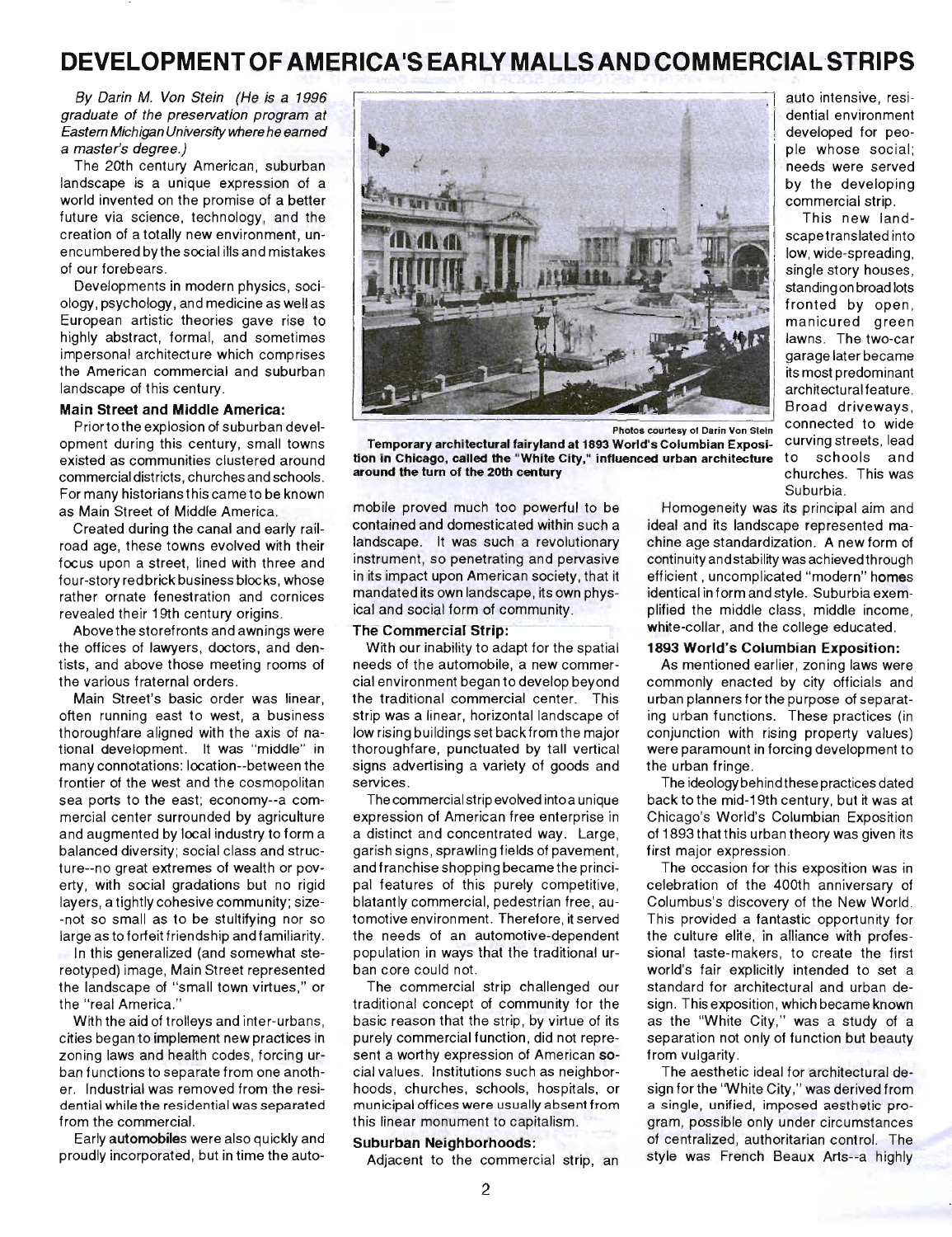decorative architecture using monumental Baroque forms rooted in Greek and Roman classicism.

The "White City" had a phenomenal impact. Its courts, palaces, arches, colonnades, domes, towers, curving walkways, wooded islands, ponds, and botanical displays elicited ecstatic responses from visitors to whom the "White City" was little short of a fairyland. Its monumental sculptures and gondola studded water courses and lagoons (created expressly for the Exposition) were tangible references to the "jewel of Italy"--Venice. And its ground plan, complex and curvilinear, was the antithesis of the 19th century urban grid pattern characteristic of most American cities .

#### The Midway Plaissance:

The Midway Plaissance on the other hand was a separate strip, arranged in a rigid grid pattern, set perpendicular to the grounds of the Exposition proper. In stark contrast to the sinuous arrangement of parks, ponds and palaces in the "White" City," the Midway was a street one mile long by one block wide, with a central axis upon which commercial attractions lined up neatly along each side. In its straightforward presentation of commercial functions and in morphology, the Midway Plaissance anticipated the 20th century commercial strip or linear shopping center.

#### **City Beautiful Movement:**

The Exposition's impact spread beyond the confines of the fair and is given credit for stimulating the "City Beautiful" movement that spread nationwide. City beautification programs developed the Exposition's Baroque and Neo-classical architectural vocabulary and planning syntax in new banks , city halls, schools, post offices , skyscrapers, firestations , and urban squares throughout the United States .

Unfortunately, this was a movement concerned solely and exclusively with urban aesthetics and not with the economic realities of urban function or the social realities of poverty and class stratification .

#### Dewey Arch and the Pickle:

Urban furniture, such as Dewey Arch in New York City, "stirred local pride and national interest and for a mile up Fifth Avenue ... Forthe whole distance, in a blaze of color by day and a glare of electric flash lights by night, the sculpture and the lines of the Arch...stand out.'

However the Dewey Arch was not alone in commanding this spectacular vista; set against it was a thirty foot cucumber in bright green on an orange background. In the evening the dancing flash-light of "57 varieties" was thrown in the faces of all who thronged Madison Square. The sa-



Commercial urban architecture took its cue from the Midway accompanying the "White City," anticipating the commercial strip.

cred ideals of the "White City" as well as the profane reality of the Midway had escaped the controlled precincts of the Exposition, having their distinction blurred within the realities of urbanism.

#### The "White City" Tradition:

To capitalize on the energy and momentum begun by the Chicago Exposition, a series of similar fairs throughout the United States quickly followed: in 1897, Nashville; in 1898, Omaha; in 1901 , Buffalo; in 1904, St. Louis; in 1905, Portland. At each, the separation of commerce and culture was



The 1915 Pan American Exposition in San Francisco required Midway concessions to be self-identifying without bill boards or signs, giving rise to signature architecture such as this "donut."

maintained essentially as had been the case at Chicago.

Beaux Arts "White Cities ," with minor variations and in a different scale, were reproduced at each new site to reinforce ideals of architecture and urban design. Whereas the aesthetic ideal for urban design remained more or less static, the competitive ethic of commerce fueled the continued evolution of Midway merchandising.

Midway concessionaires migrated with expositions. In continuously adjusting and adapting their entertainments and attractions, they sought the optimum synthesis of art and commerce. It was that dual concern which made the Midway zone a dynamic environment for architectural merchandising. No environment was too exotic and no experience too alien to escape Midway commercial exploitation .

#### Origins of Signature Architecture:

The 1915 Pan-American Exposition in San Francisco was another fair designed along the Beaux-Arts tradition and maintained the separation of culture and commerce. However, it differed from the Chicago Expo in that colors were added to the stucco. In other words, this was not truly a "White City."

However, coloration was minor compared to the changes which revolutionized commercial visibility along the fair's Midway. For the first time at an exposition, the fair's administrators and designers turned their attention to Midway design.

Not only were professional services of Exposition designers offered to Midway concessionaires, but the Exposition management announced the requirement that all concessions were to be self-identifying without the aid of billboards or signs.

As a result of the sanction against signing, the Midway at the San Francisco Exposition became a zone of out of scale "signature architecture." Each attraction became an advertisement of itself either in its three-dimension form or by means of visual cues attached to the front of the structure.

A gigantic Golden Buddha announced the presence of a Japanese concession while a "Tin Soldier," approximately ninety-feet tall, housed merchandise booths in its feet. Amusements and displays, as advertisements of themselves, depended on architectural merchandising for continued success.

On the opening day of the Exposition , all but 26 feet of the entire Midway footage of 6,000 feet had been sold to concessionaires. Along these empty 26 feet, the concessions manager ordered that false fronts be erected and painted to make the vacant footage appear to belong to adja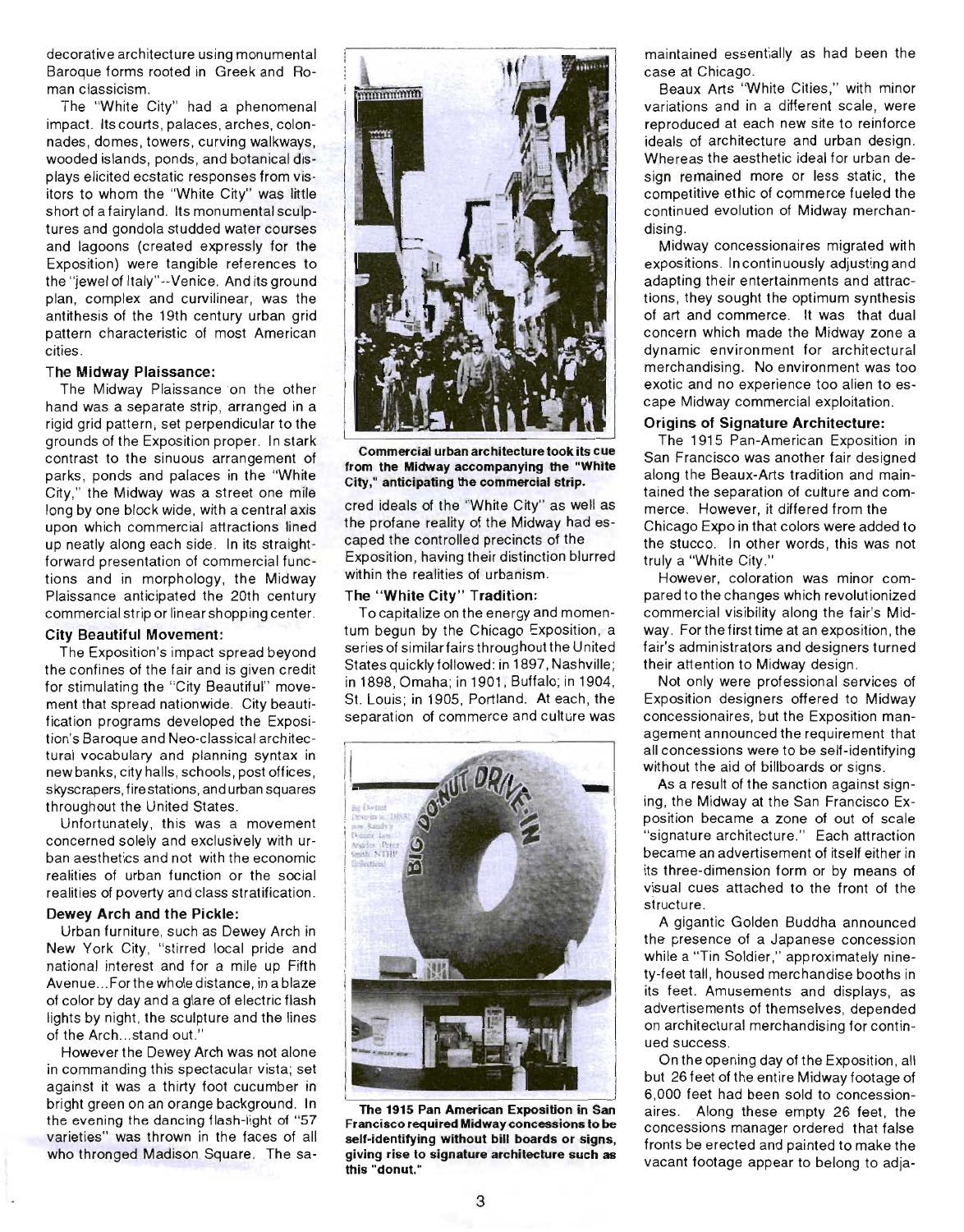cent occupied booths.

In an aesthetic peculiar to commerce, any sign of activity--however illusionary- was preferable to a void. Emptiness disrupted economic symmetry and signaled dysfunction and blight.

Midway design was acknowledged to be of "a necessary garishness," whereas the Exposition proper had been designed for another sort of impact: ''to refine and uplift and dignify the emotions."

Both were architecturally didactic. It is hardly surprising, however, that American entrepreneurs chose to exploit the idiom of the amusement zone for the architecture of commerce. The Midway mode was the end result of two decades of intensive experimentation and refinement of commercial forms, in the hothouse environment of Midway competition.

#### Early Signature Architecture:

In California, and especially in southern California, the transition from the midway into the suburban milieu was relatively simple. The stucco and cement construction methods employed to produce ephemeral structures for expositions were particularly suited to southern California's mild climate.

The new genre of commercial architecture was most apparent in Los Angeles, where streets seemed choked with gigantic food items such as a mammoth doughnut or a giant size hot dog. The ultimate origin of those structures was confirmed by a visitor to Los Angeles in the 1920s who noted that here was a city where "one must even buy one's daily bread under the illusion of visiting the Midway Plaissance."

#### Signature Architecture Elsewhere:

Midway architecture was not unique to southern California. A gas can in Houston served as a gas station; a dairy stand in Boston could be found in a gigantic milk bottle; and a poultry store on Long Island established itself in a Big Duck. These and countless examples that have escaped documentation, bore witnesstothe exploitation of Midway "signature architecture" in which form often quite literally followed function.

Architectural idiosyncrasy in the Midway genre quickly established itself as a successful medium for merchandising. By the 1 920s, suburban business districts (which paralleled suburban residential subdivision and development) had their share of "signature " structures and facade architecture.

The encroachment of commerce upon the suburban residential fringes became synonymous, to critics, with a social disease. Displeasing architectural design seemed to represent an environmental threat equivalent to garbage dumps. Jesse



As automobiles proliferated so did commercial strips such as Washtenaw Avenue between Ypsilanti and Ann Arbor.



One-Stop Shopping Center offered parking, convenience.

C. Nichols, a real estate developer in 1926 observed:

"In American cities of any considerable size our new outlying business centers frequently are becoming the ugliest, most unsightly and disorderly parts of the entire city .. .. Buildings of every color, size, shape, and design . are being huddled and mixed together in a most unpresentable manner. A mixture of glowing billboards, unsightly rubbish dumps, hideous rears, unkempt alleys, dirty loading docks, unrelated, uncongenial mixtures of shops of every type and use, with no relation to one another; shacks and shanties mixed up with good buildings; perfectly square, unadorned buildings of poor design, are bringing about disorder, unsightliness and unattractiveness that threaten to mar the beauty and good appearances of residential regions of American cities ."

But the spatial organization of a society ideologically committed to the maintenance of economic prosperity and preservation of individual liberties through free enterprise permitted, even required, the areal repetition of commercial centers and the competitive economic design of the structure which comprised them.

#### Franchise Architecture:

By the 1950s, the rhetoric of economic

competition, fundamental to Midway philosophy and morphology , had become institutionalized. Signature architecture ultimately served as the cornerstone upon which a massive franchise industry proliferated in the United States after World War II.

So successful were some franchise operations that the United States seemed in the 1 950s and 1 960stobe overrun by franchised hamburgers, ice cream, doughnuts, friedchicken, motels, and rental cars, all engaged in mortal combat for national, regional and local markets.

In almost every case, a franchise was closely identified with its signature architec-

ture. One of the most successful franchises--McDonald's Hamburgers--underwent in 20 years an architectural evolution indicative of the manner in which values are mediated by forms .

#### Evolution of Franchise Architecture:

Integral to the transformation of McDonald's from a single store to an international franchise was incorporation of its name into signature architecture: a building with red and white stripes, touches of yellow, oversized windows , and a distinctive set of arches that went up through the roof. These "golden arches," when viewed from the proper angle, described the letter "M". A generation of Americans has proved that such highly abstract signature architecture can effectively come to signify standardized hamburgers, French fries, and milk shakes.

As the franchise system began to expand outside the mild climate of southern California, the original McDonald's signature structure was found to be inappropriate in non-temperate climates. Acknowledging the importance of signature architecture to franchise success, the corporation designed a series of adaptations for different climatic conditions that would result in no discernible displacement of signature elements. By the mid-1960s, McDonald's "golden arches" blanketed the nation. At the same time stores within the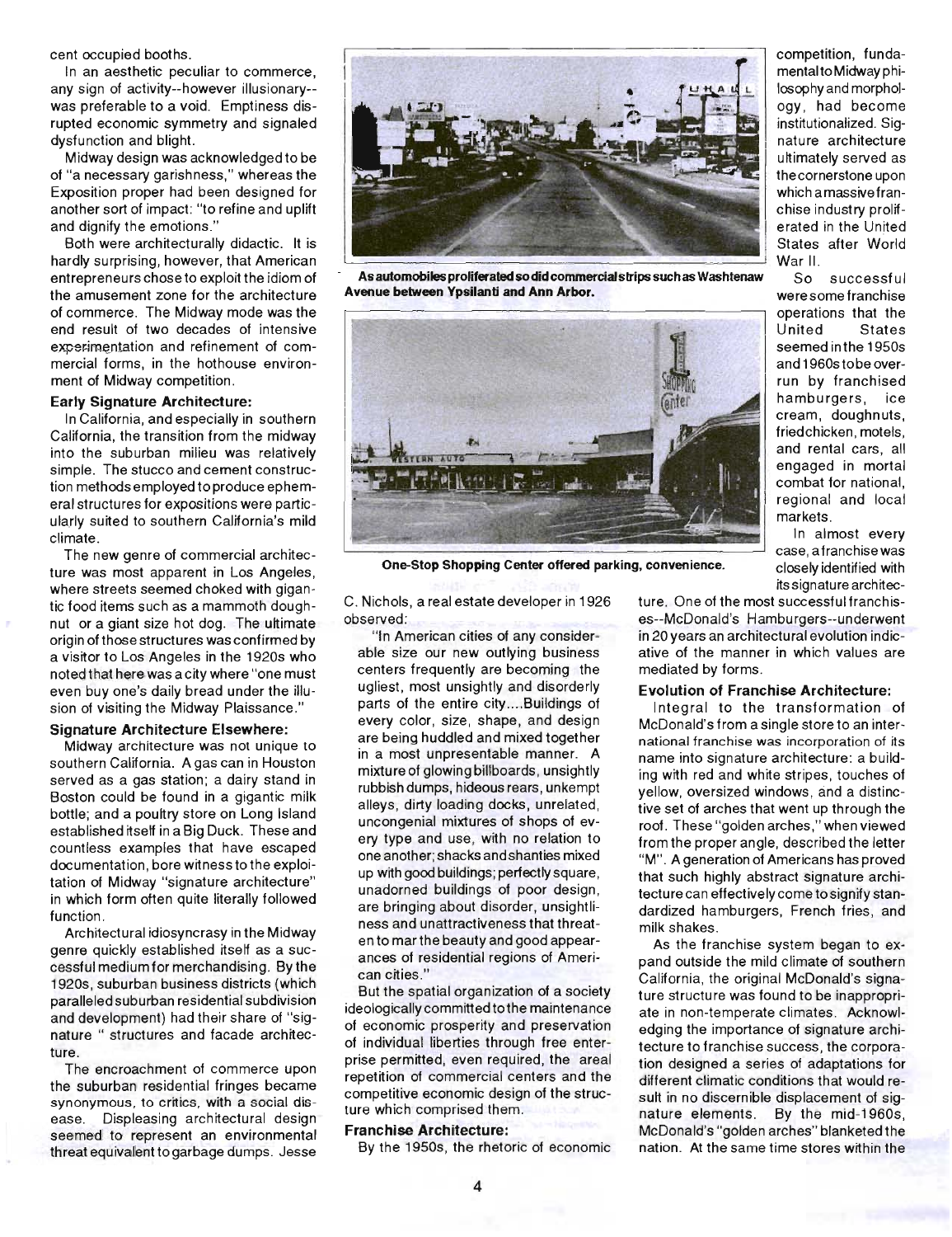hearth region of southern California were in decline. Because Los Angeles had been the cradle of drive-in restaurants, the parent company sent someone to investigate a particular store. He concluded, "The reason we can't pull people in here is because these golden arches blend right into the landscape. People don't even see them. We have to do something different to get their attention. "

The Los Angeles experience highlighted a major limitation of the extreme forms of signature architecture: in a hyper-competitive commercial environment, by some Alice-in-Wonderland inversion, the extraordinary had become normal and thus invisible

while the restrained and understated stood out.

#### **Signage Replaces Signature Architecture:**

In the mid-1960s, McDonald's initiated a new architectural style for its franchised structures, agreeing now with critics who had long decried the original flat-roofed, candy-striped, golden arched design as a major contributor to visual blight in America.

McDonald's "new" architectural recipe drew upon "elite," conventional forms, materials , and behavioral modes: bricksurfaced buildings with mansard roofs, pseudo-antique furnishings and fixtures, and interior eating areas.

Because the franchise logo was heavily invested in the "golden arch" motif, that element (in an abbreviated, scaled down , detached, two-dimensional version) was preserved as the signature feature, completely independent of the structure itself. The separation of the signature element from the structure also made good economic sense because it eased the transition in recycling a building to other uses.

Following McDonald's example, many franchises in the 1960s abandoned signature architecture in favor of portable statements of franchise identities placed adjacent to the relatively conventional buildingsthey occupied. Others however, elected to accept the risk of investing identity and success in a continuation of signature architecture.

#### **Evolution of the Shopping Mall:**

As the commercial strip and suburban environments began to mature, other new forms of architecture evolved as well. Gas stations, car washes and motels were endlessly repeated across the American landscape. Though these features helped redefine the American experience, it was the development of the shopping mall that

ultimately reshaped our sense of commercial and community viability .

With roots in 19th century arcades, shopping malls are a product of over one hundred years of evolution and experimentation. As street cars and inter-urban lines emerged, smaller three and two story buildings were quickly erected, expanding the business core outward.

Since trolleys and early automobiles allowed for greater mobility, the need for commercial development continued to grow outward from the urban core. Due to shortages in retail spaces along with new zoning practices, linear one story buildings (similar to today's strip malls) began to appear on these newly developing "commercial strips."

These smaller buildings became referred to as "taxpayer blocks" since they were erected for the sole purpose of gaining enough income from the property to pay the property taxes until larger, more permanent structures could be built. Also these buildings secured the land until property values rose high enough to sell the property, thus gaining sufficient financial benefits.

By the end of the 1920s, automobiles had become an everyday reality, giving rise to a new urban problem: parking. Though parking garages had been developed earlier, their daily costs and inconveniences became evident enough to adopt spatial amenities. To accommodate this need, newer commercial buildings were turned perpendicular to the street, allowing for paved parking.

With the limitation of being able to find businesses located within these strips came the advent of the one-stop shopping center. In form and parking, it was identical to the previous structures. However, it was the advertising and managementthat made these successful. For the first time, a variety of businesses were advertised as one entity while the business mix was

controlled so as to offer the greatest variety of goods and services without having to drive all over the city. This concept, unfortunately, had become integral to the American shopping experience, often at the detriment of older central business districts.

After World War II, the United States experienced a suburban proliferation unlike any prior decade. This created not only problems of needed amenities, but it meant for the first time, these amenities had to be of a greater scale to accommodate such an expansive population. Thus the first shopping centers Were created.

like the one-stop shopping in a

variety of ways. They were surrounded by parking lots while the businesses faced inward leaving their backs to the parking lot. An interior court with covered walkways was created as a new communal center, and advertised as one large entity. This was the greatest attempt at replacing the amenities of older downtowns. So successful were these suburban shopping centers , that downtowns began to emulate the architectural styles and forms found on these buildings.

One of the reasons for such widespread suburban development had to do with the recently expanded interstate highway system. This allowed for the greatest amount of mobility in a fraction of the time .

To capitalize on this, regional shopping malls were developed. These were marketed not only to a local population, but were able to attract patrons from greater distances. The regional shopping center's principal features are its enclosed, climate controlled environment surroundedby acres of parking, accessible for interstate travelers

By the 1970s, historic downtowns had been diminished to transient businesses and a deteriorated infrastructure. Oddly enough, traditional, historic styles became principal design features for mall interiors, thus reducing main street to a historic "theme."

During the 1970s, individual "mega" stores developed as the next phase of convenience. Stores like Kmart, Meijer, and HQ were housed in large, open structures, housing a tremendous variety of goods which could be purchased at lower costs and without the inconvenience of going from store to store within the antiquated shopping mall.

The next phase of shopping has yet to be determined. But whatever lies ahead, rest assured that it will espouse the newest and best forms of convenience ,

Regional shopping mall surrounded by acres of parking. This is <sup>ated.</sup><br>Nothiand pear Detroit first regional mall in the country. Shopping centers were un-**Northland,near Detroit, first regional mall in the country.**